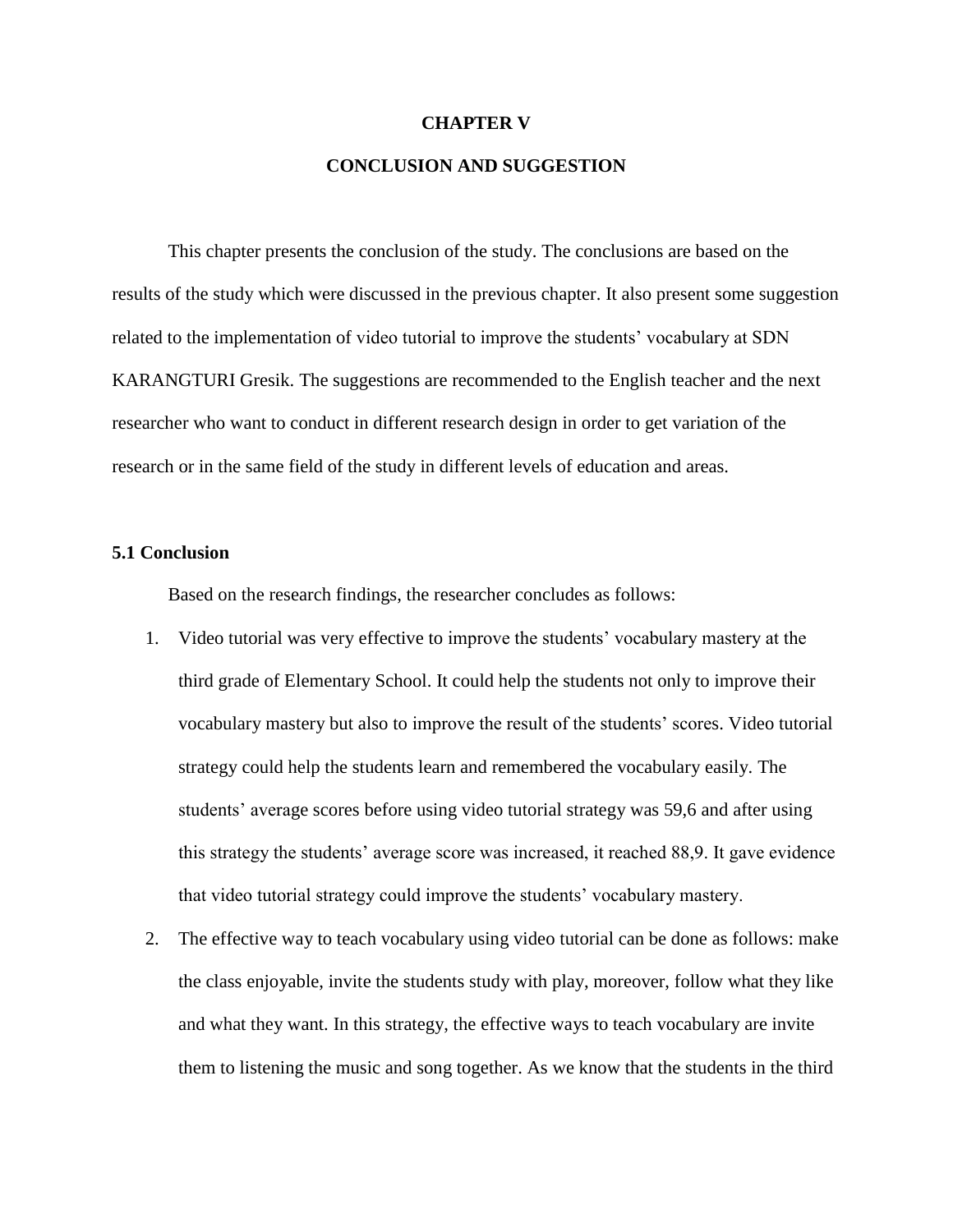grade was liked to drawing. So video tutorial was suitable to become strategy to teach vocabulary in the third grade.

3. The implementation of video tutorial in teaching vocabulary mastery could improve the students' participation and motivation in the class. By using video, music and song together, these could attract the students to play and study. Remembering that the characteristic of elementary school students in the third grade still like to playing. So, this strategy was suitable with the characteristics of the students. In the observation checklist, the students' motivation showed that in the first meeting the students' performances percentage reached 47,8% and the category was poor. In the second meeting, the students' motivation showed the students' performances percentage reached 59,6% and the category was fair. Whereas, in the third meeting, the students' motivation showed that the students' performances percentage reached 88,9% and the category was very good. It gave evidence that video tutorial strategy could improve the students' motivation to study English.

### **5.2 Suggestion**

Dealing with the conclusions above, the researcher provided some suggestions for the teacher and the next researcher as follows.

#### **a. For the Teacher**

The English teacher should be more creative to teach English lesson. Especially to teach the elementary school students, the teacher must be making a class enjoyable. So the students are not boring when the teaching learning process in the class. One of the good methods of learning is by using video tutorial and the media that suitable for the students. Video tutorial is a good